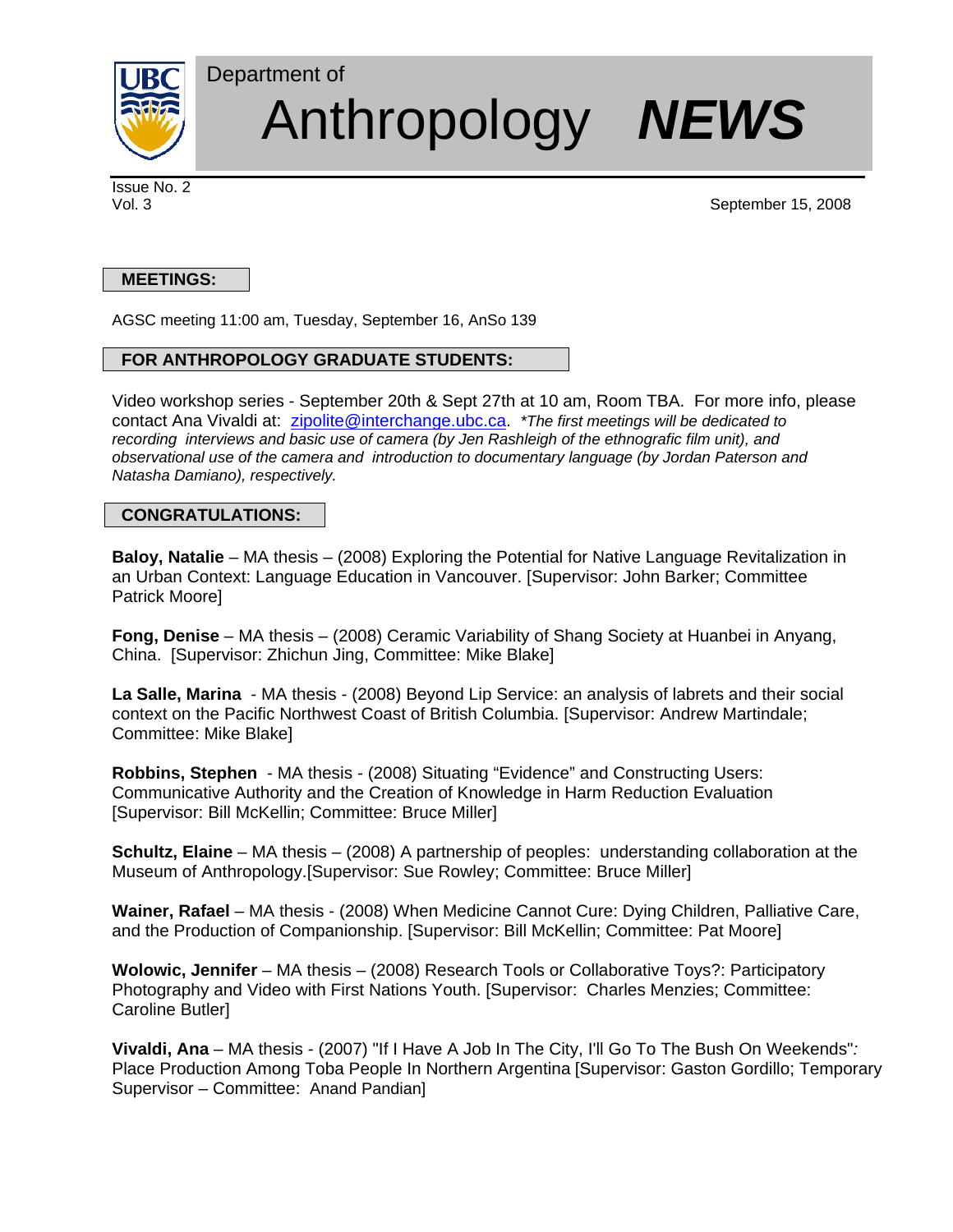**Anna Vivaldi** has been recommended for the ECOPOLIS Graduate Research and Design Award, May 15, 2008 competition. "*Traversing the City: Spatial Movement, Marginality and Rural-Urban Connections among Argentina's Toba"*.

**Sze Wann Lim** has been awarded the Julie Cruikshank Award for Best Undergraduate Paper "'Red Corners'" in Russian Homes: From Orthodox Icons to Lenin, a Place of Power".

**Tamar Scoggin** has been awarded the Julie Cruikshank Award for Best Graduate Student Paper "Racing the Silence-scape: An Investigation of Tibetan Protest at the 2007 Horse Festival in (Lithang) Litang, PRC".

**Megan Raschig** has been awarded the Harry Hawthorne Award for Best Undergraduate Honours Thesis "Defeating the Pain in the City of Rain: Resituating the Body in First Nations Hip Hop".

**Oralia Gomez-Ramirez** has been awarded the Harry Hawthorne Award for Best MA thesis "Swinging Around the Pole: Sexuality, Fitness, and Stripper Stigma in Erotic Dance Classes".

Congratulations to Mariko Nagoshi (completed Ph.d. from last academic year, supervisor Millie Creighton. committee members Alexia Bloch and Gillian Creese) who has commenced an appointment at Nichibunken, a prominent Japanese research centre based in Kyoto, Japan.

**Adam Solomonian** has been awarded a Jacob's Research Grant of \$1600 to help fund his research project on Harlan Smith's Bella Coola Valley photographs 1920-1924.

#### **ANNOUNCEMENTS:**

This summer the students of Anth 462 (Felice Wyndham) creating a collaborative website focused on the theme of "narrating landscapes." Several of the essays written for the course are featured in the September 2008 issue of The Graduate Magazine. The innovative wiki website will be maintained, updated and improved by future generations of the class. For more info: www.narratinglandscapes.net.

## **The Archaeological Society of British Columbia presents Michelle Washington, member of the Sliammon First Nation and Dr. John Welch, Associate Professor, SFU**.

Thursday September 18, 7:30pm at the Vancouver Museum, 1100 Chesnut Street, Vancouver. \**Michelle Washington and Dr. John Welch will present a review of the processes employed and preliminary results from the first season of a multi-faceted program integrating archaeological training, research, and outreach in the Tla'Amin First Nation Homeland north of Powell River. In this talk they will discuss the origins and guiding principles for theTla'Amin-SFU partnership, some of the summer highlights, and four research domains that will be emphasized in future seasons.*

#### **Michael Ames Memorial Lecture by Paul Tapsell**

*"He Tuporo Teretere: People severed from their land have no direction –A Maori tribute to the late Michael Ames"* 

#### **Thursday, October 2, 2008, 7:00 pm, Robson Square Theatre**

MOA is pleased to present the first bi-annual lecture on critical museology and visual culture in memory of former MOA director Michael Ames. The lecture will be presented by Maori scholar Paul Tapsell, Chair of Maori Studies and Academic Dean of Te Tumu, School of Maori, Pacific, and Indigenous Studies at the University of Otago. Dr. Tapsell's previous appointments include serving as director of the Auckland Museum (2000-08) and curator of the Rotorua Museum (1990-94), founded by his grandmother, Enid Tapsell. He is a member of a prominent family from the Bay of Plenty and Waikato region of North Island, New Zealand.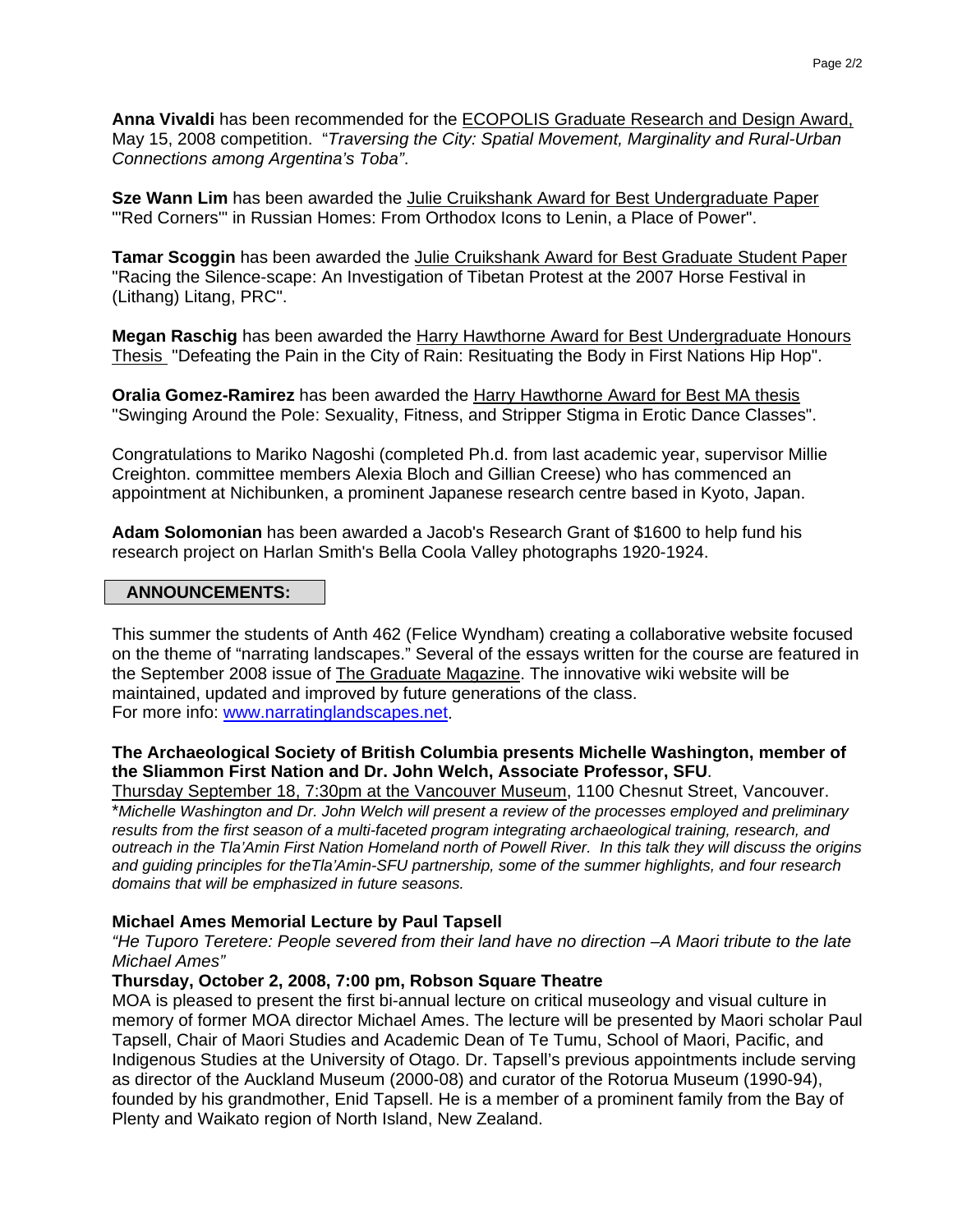## **Asian Illuminations Lecture**

*"'The Tale of Genji' and the Making of Modern Japanese Femininity"* 

**Sunday, October 19, 2:00 pm, The Royal Bank Cinema (at Chan Centre at UBC)** 

In celebration of the 1,000<sup>th</sup> anniversary of the world's oldest novel – "The Tale of Genji" by imperial court lady Murasaki Shikibu – MOA and the Canadian Society for Asian Arts co-present a lecture by renowned scholar of Japanese literature, Joshua Mostow. Dr. Mostow's research interests include the inter-relations between text and image and Japanese women's writing in the court tradition. Visit moa.ubc.ca/programs for details.

**Poster competition to "***Celebrate Learning"* **in Arts** - Everyone in the Faculty of Arts community is encouraged to participate, either solo or as part of a group. Details available at: http://www.arts.ubc.ca/about-arts/poster-competition.html or start at www.arts.ubc.ca and follow the links for "Poster Competition." Deadline for submissions is September 25, 2008.

Arts ISIT & UBC Library are hosting a hands-on **Computer Skills Workshop Series** this fall. Workshops are open to all UBC staff, faculty and students and offered in Koerner Library Room 126. Please visit: http://isit.arts.ubc.ca/workshops to download a poster for workshop details and dates.

If you have any questions or would like more information please contact Arts Instructional Support at arts.is@ubc.ca or at 604.822.1377.

There will be a screening of a film Dr. Charles Menzies worked on, "Weather the Storm", Tuesday, October 2<sup>nd</sup> in Room 205 from 11:30-1:00pm.

## **PUBLICATIONS:**

**Das, Sonia** 2008. *Between Convergence and Divergence: Reformatting Linguistic Purism in the Montreal Tamil Diasporas.* Journal of Linguistic Anthropology 18(1): 1-23.

**Geary, David** 2008. *'Destination enlightenment: Branding Buddhism and spiritual tourism in Bodhgaya, Bihar'*, Anthropology Today (Back Cover), Vol 24 (3) pp. 11-14

**Nagoshi, Mariko** 2008. *Review of A Discontented Diaspora: Japanese Brazialians and the Meanings of Ethnic Militancy*, 1960-1980, by Jeffrey Lesser. Pacific Affairs 81.2: 292-294.

#### **REMINDERS:**

## **Upcoming Colloquia 2008 Events:**

Aihwa Ong, September 16<sup>th</sup> Noon-2pm at Green College Coach House. *"Worlding Cities, Pied-a-terre Subjects"* co-sponsored with the Center for Cross-Faculty Inquiry.

**Jeni Wolowic, September 25th 11:30-1:00pm ANSO 205. "For Our Street Family"** film screening, co-sponsored by First Nation House of Learning and the Ethnographic Film Unit at UBC.

**September 29th - Oct 3rd** *Celebrate Learning***:** *Anthropology Fair* **Exhibits in ANSO hallways**